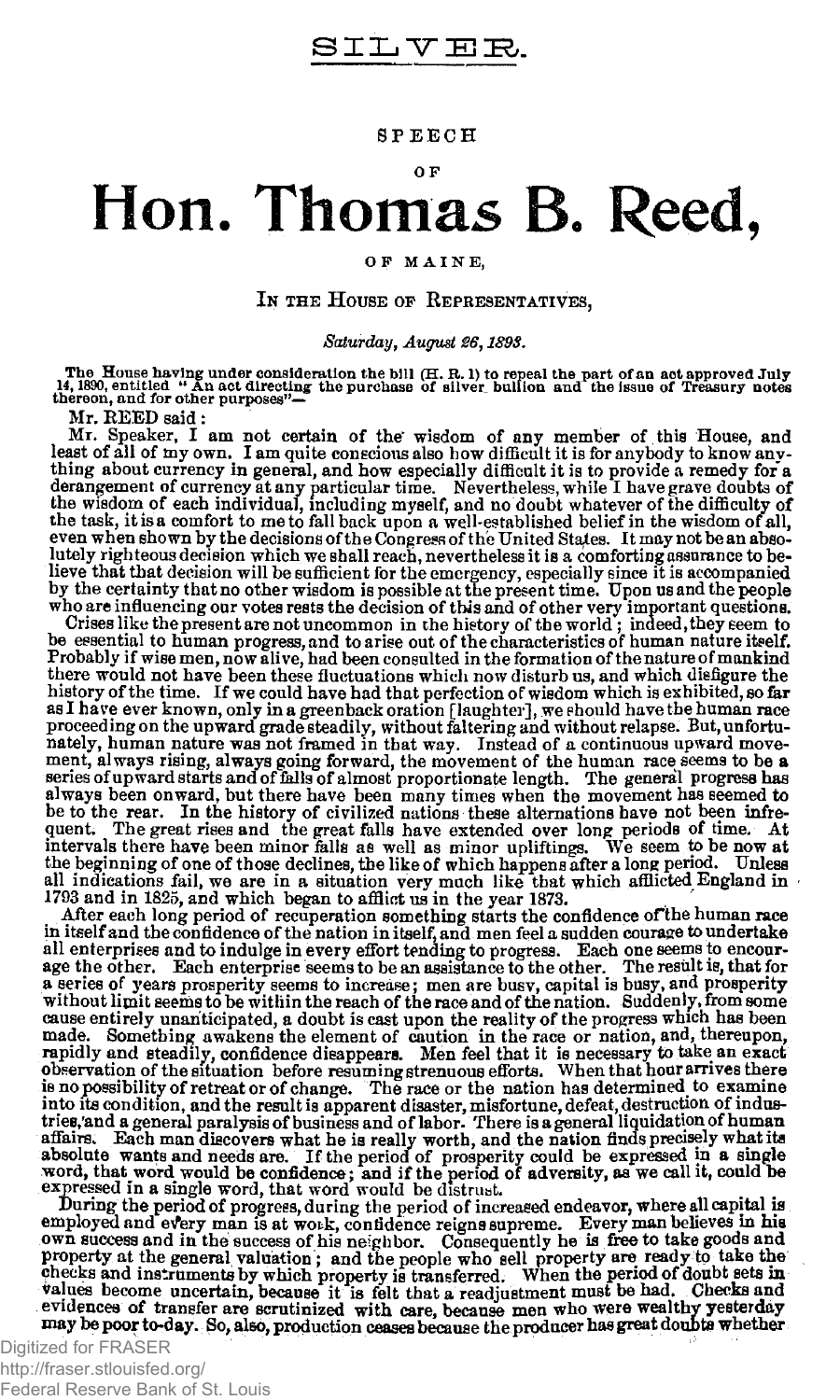the production of his mill or his workshop will be capable of sale, and, above all, whether he<br>will gather in the proper payment. How far this element of distrust may go depends upon<br>the seriousness of the previous inflati how they are situated themselves, and how their neighbors are placed, there begins slowly to revive the confidence which distinguished the former period, in small measure at first and afterwards in larger measure, until finally we reach another period, where confidence reigns<br>and productiveness is at its utmost. This alternation between extreme production and pro-<br>duction reduced to its lowest terms, horror; but which the man who has observed the history of the world is obliged to regard with tolerance. While these fluctuations occur often in the history of the human race, each one occurs from its own separate and special cause.

In former times they used to be more especially confined to each particular country and<br>were not simultaneous; but modern times have bound the earth together, so that it is impos-<br>sible for even the greatest nation to disr diminished distance and the telegraph has obliterated time. The ocean steamers plying between the different hemispheres, the trains of cars which sweep across the continents, have made business a far different thing from what it was in the earlier ages. Without undertaking<br>to give the particulars of the change, it is enough to say that the world, which in the days of<br>Magellan it required three years tance has bound together the business of the world, and hence these periodic changes occur in greater or less measure throughout the world, not always exactly simultaneous, but always more or less sympathetic.

Nevertheless, in each particular nation the cause is peculiar to itself. Each nation produces sown means of temporary prosperity; also its own causes for temporary depression. The its own means of temporary prosperity; also its own causes for temporary depression. fact that these depressions are nearly simultaneous does not in any way militate against the suggestions just made. If anyone desires to notice the connection between the different coun-. tries he has only to go back to the crisis which occurred in the year 1890. It was found that<br>there was a great scarcity of money in the United States, so great that under the influence of<br>universal clamor more than forty Treasury among the people of the United States. I do not think at the time that anyone here fully comprehended the cause, although some wise men had an inkling of it; 'but there was felt to be a constant drain of currency which was taking from us not only the money which we previously had in circulation, but the large sum which I have mentioned from the Treasury of the United States. When the course of events reached its end it was discovered that the great money center of the world, London, the capital of England, had been severely drained by a most tremendous set of enterprises in a distant nation of South America.

The effect of that tremendous call upon the money center of Europe, which resulted in the shaking down of the house which was the synonym, especially in the United States of America, of credit, of enterprise, and of solidi the United States with a vigor that no one would have dared to prophecy a year before.

But the United States at that time was sound in every way, and had not yielded to any disposition to inflation; consequently the storm was weathered and we continued upon our career<br>of prosperity and of labor. The country was prosperous because everybody was at work, be-<br>cause capital was thoroughly employed, anybody was or was not to blame for the passage of the Sherman act, conspired to make the passage of that act an absolute necessity. The passage of that act pledged the United States to purchase every month, and issue its value in currency, 4,500,000 ounces of silver.

At the time when that act was passed every patriot sincerely hoped that the expectation of the friends of silver, that that purchase would result in solving the problem of bimetallism for this country and placing silver on a par with gold, would be realized. That the friends of silver entertained that view I cannot doubt, because it was expressed to me in terms of the utmost confidence. At the time, the passage of the act caused very little fear on the part even of the wisest; but a series of events, which are so fresh in the memory of every man who hears me that I need not recapitulate them, caused a drain of gold from the United States to Europe.

That drain of gold sounded the alarm to the American people that the period of prosperity<br>through which they had passed, and which was then in existence; which was shown by the<br>employment of capital and the employment of l period always reached in such forward movements of the human race, and always to be anticipated, but never in reality anticipated. At no time when any nation in the world has been at one of these periods of prosperity have men in general suspected that the period of<br>prosperity was about to close. Every man is in the whirl of ambitious effort, carried away by<br>it, swept in the direction of it, an stroke of the clock which shows that the time of settlement has arrived is always a surprise ; and, from the nature of things, and of human beings, al ways will be a surprise.

Last May it became apparent that we had reached a period when a wise and judicious man would be careful to curtail the amount of his obligations. Some wise men had done so before-<br>hand; other wise men had waited until that possible. The first element of dissatisfaction and doubt which pressed itself upon the people was the fact that there was a continuous and unaccountable drain of gold. That drain of gold amounted, in round numbers, to a very great sum, **so** nearly equalling the amount of the issue under the Sherman law that **it** seemed **Almost** conclusive that the displacement of cur-Digitized for FRASER was happening was on account of the issue under the Sherman law, because it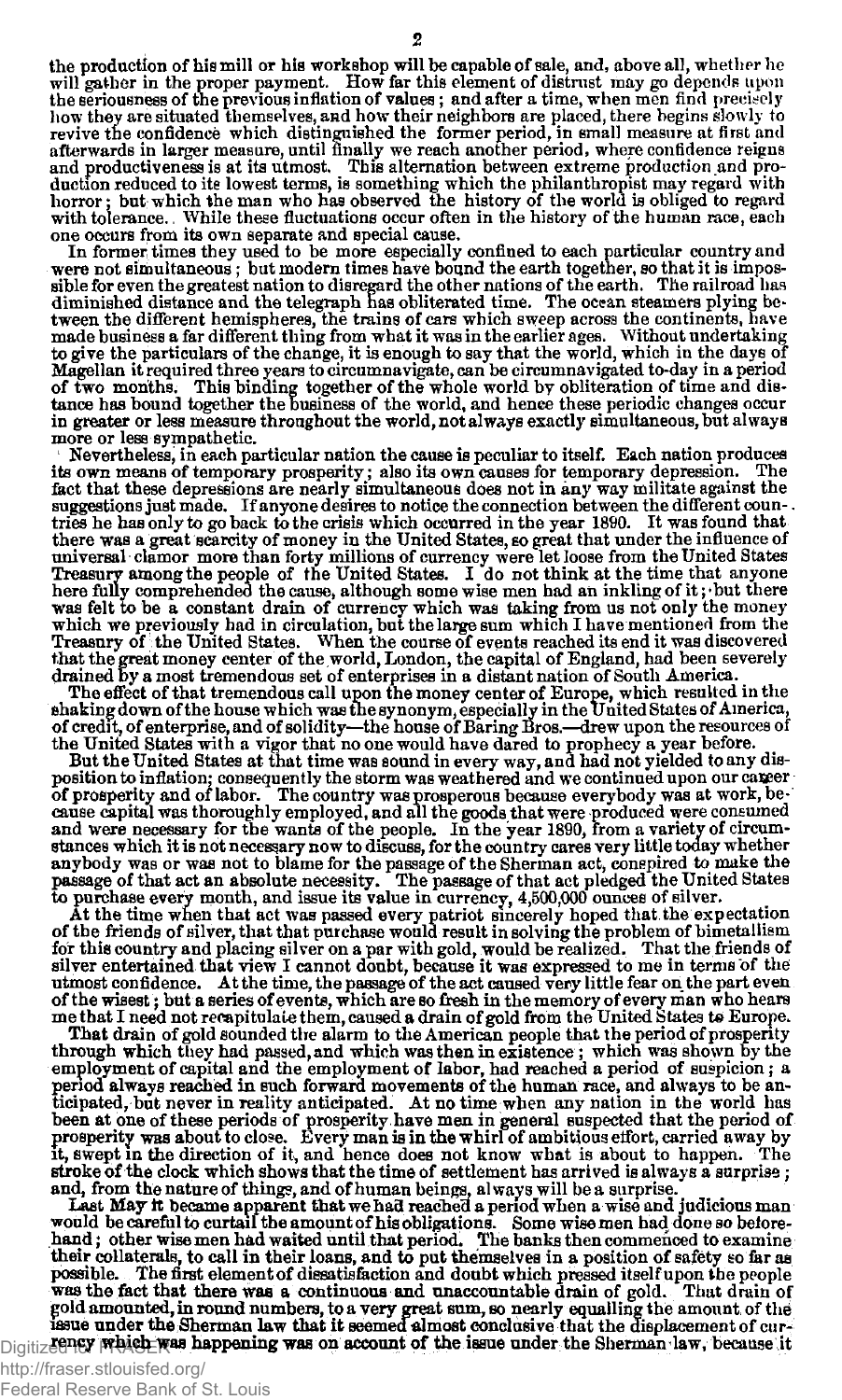seemed to be driving out the same proportion of gold which was the equivalent of its own<br>amount. Whether that reasoning was sound or safe or correct is in no wise a matter of disamount. Whether that reasoning was sound or safe or correct is in no wise a matter of dis-The fact that the feeling existed was sufficient for all the purposes of practical life.

Men felt that it was absolutely necessary, even if that question was a question of doubt, so<br>long as it was a question at all, that they should curtail their enterprises in the future, and<br>that they should put themselves i doubt whether the United States was not rapidly approaching a system which would inevitably result in a silver standard and a lowering of the value of the dollar as compared with the gold standard, upon which the United States was then undertaking to base itself. This has nothing whatever to do with the ques its policy, but also to doubt the solvency—not the present solvency, but the future solvency —of all the institutions of the country.

When suspicion and doubt of that kind once enter the minds of 65,000,000 of people there is no knowing where it will end. That it took serious possession of them is shown by the simple fact that out of the United States banking houses alone one hundred and ninety millions of deposits were drawn by depositors from all parts of the country. How much was drawn out of State banks and out of trust companies, how much has been drawn out of savings banks no one will ever probably know; but so much has been drawn, so much has been hoarded, so much has been hoarded, on more than

thus narrating the outward circumstances which have attended our present position, failed to state what is, after all, according to my judgment, the main underlying cause of the present condition of affairs. At the last election the Democratic party was brought into power by a curious combination of circumstances, as the result of a hundred causes—not with careful and candid deliberation, but as the resul can people.

The vote shows what I declare, and the recollection of every individual to whom I am speak-ing can be safely appealed to. While this thing has not been specially manifest during this discussion, while there has been little talk with regard to it, nevertheless, the consciousness of this fact underlies our entire situation. I do not intend in alluding to this fact to in any way<br>refer to party politics. I do not undertake to raise any question as to whether the system of<br>protection is a wise one or not of discussion, and for that purpose only, I am quite free to admit that protection is a fraud, and that virtue resides only in a revenue tariff; but there remains, even if it be admitted that the propositions of the Democratic platform are righteous every one—there remains the feet that the system upon which the manufactures of this country have been regulated for thirty years is threatened with a total change; whether that change is to be for the better or not no man can know.

What the Democratic party purpose to do with the power which is in their hands, nobody can say. They do not even know themselves: and hence they are not able to impart it to They do not even know themselves; and hence they are not able to impart it to others. For my part, I do not expect the Democratic party to be utterly bad. [Laughter.] I<br>do not believe they will be permitted to be so if they should so desire. [Applause] Such is<br>the restraining influence of the people nevertheless those wishes will be carried out. But at this present moment no man can know what will be the result of the action of this Congress upon the manufactures of this country.

If the reformation of the tariff were in the hands, even, of its friends, if a change in the tariff were contemplated by those men who are in favor of the principle of protection, instead of in the hands of those who denou which are built upon the present system must necessarily call a halt.

If their goods which they manufacture are to be in competition with the manufactures of other lands, where the cost of production is upon a different basis, where labor is differently rewarded, as a matter of fact no manufacturer in this country will dare to manufacture goods until he knows the basis upon whi Prominent among the symptoms of the present condition of affairs is the closing of mills in all parts of the country. The currency question has something to do with that, but that which but that which is of most importance or of miscalculation. All the elements of costs are bo thoroughly understood, all the elements which enter into production are so thoroughly comprehended, that it is impos-

suble for manufactures to go on, except upon the basis of small but sure profits.<br>Unless the manufacturer can see his way directly to that, he has no object in running<br>his mill; and unless in the future he can see that tha Digitized **F<sub>or</sub> YOU Atlax depend upon it, that until the question is settled—until men know the**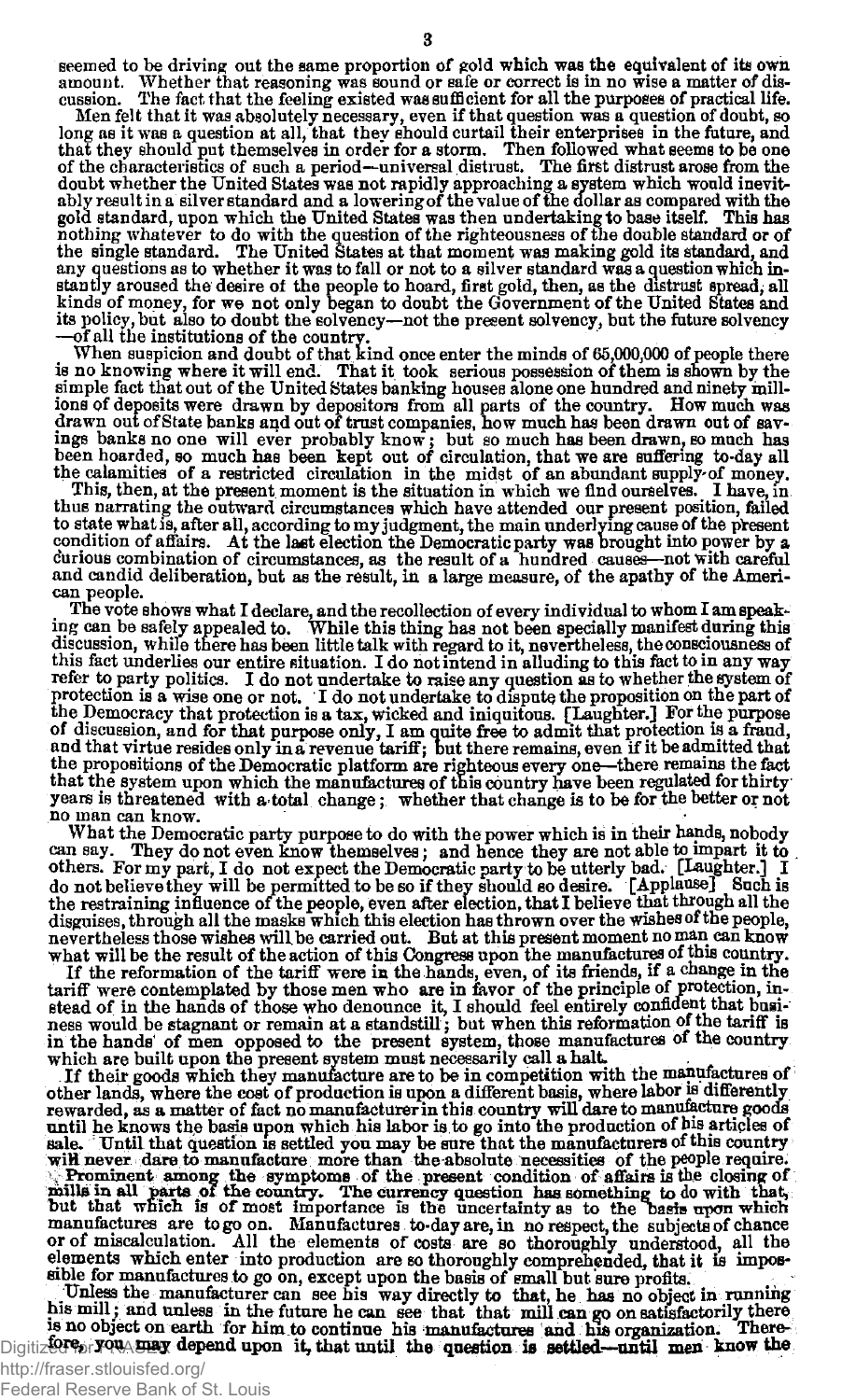terms upon which they are to employ labor, until they know the terms upon which they are to compete with foreign competitors—no loom will be in motion more than is necessary and no wheel will turn except with the prospect

I will not undertake to dwell at this present time—for I do not want to confuse the issue —upon those unfortunate parts of the Democratic programme which are at present in abeyance, like the establishment of State banks and other financial measures, which we may possibly have to struggle with. [Laughter.] I can characterize in a single phrase the cause of the present condition of affairs. It is of both the currency questions and the questions of protection and revenue tariff.

It will be seen from what I have said that I do not regard the Sherman act as in itself alone responsible for our present condition of affairs; that I believe that the causes of our present disaster underlie that; that the necessary stoppage of hundreds and thousands of mills all<br>over this country is at the bottom of our disaster. Nevertheless, I do believe that the Sher-<br>man act and the accumulation of silve disaster which we are approaching, and that it has played a part not entirely unfortunate in warning us so that we can be saved from still further misfortune and doubt

We are now, therefore, in this condition of affairs: We are on a down grade to that pe-riod of recuperation, economy, and self-denial which, in some cases, may lead to very grave and serious suffering; for there can be no doubt whatever that the threatening aspect of aflairs, while it threatens this country as a whole, capitalists and laborers alike, is more especially, in the future, threatening to the laboring people of the country. When mills shut down, they shut down because they must ascertain by Democratic legislation what the basis of their future manufactures is to be. I kinds especially, is largely in the pay which is given to laboring men.

As the gentleman from Mississippi [Mr. CATCHINGS] has very candidly, and at the same time very accurately said, the wages of labor have been steadily rising in this country, until they have reached a point unexampled in the history of the world up to this time. If the American manufacturers were to compete alone with each other, it is possible that the standard of wages might be maintained; but if t where wages are less, where skilled labor is at a much lower price, then there can be no doubt that a reduction of the wages of labor will follow. Indeed, all over the country there are signs that that will be the case; and there are signs also that the workingmen are rec-ognizing the fact that their labor is one of the elements, the strongest element, perhaps, in the cost of production, and that that cost of production cannot be measured by any arbitrary standard, but must be measured by the standard of competition. Such being the case, we may expect more or less misfortune to happen to our people. I do not believe that the Democratic Congress, influenced as it will be by the United States, will so revise the tariff that the workingmen will be brought back even<br>to the condition of the workman under the Walker tariff; but that there will be doubts and<br>difficulties and reductions I have not t misfortunes. He has seen his stocks, his bonds, his holdings, and he will soon see his real' estate reduced beyond any fear which he entertained a year ago ; and in due time will some the reduction of the wages of labor, unless by great good fortune the laboring man, by demonstrations on his part, should show that he understands this question in such a fashion that he will refuse to allow it to be misunderstood by his member of Congress.

Now, in this matter I do not expect to be accused of any party bias, for this does not in<br>any way involve the question of the propriety or the righteousness of a change in the tariff.<br>Let that be as it may. The very fact t the country of all the relations of mankind to each other, and such a readjustment cannot take<br>place simultaneously with the period of prosperity. It is evident, then, from what I have said,<br>that two questions must be sett when prosperity will commence again. With the settlement of the question of the tariff I shall<br>undertake to have nothting to do today. That will come at its proper time, when people begin<br>to realize that that is the seriou we have another question before us, and one which we will have to determine upon its merits.

It is perfectly true that the Democratic party is responsible for whatever occurs in the fu-ture, and whatever does not occur. They have the President; they have an enormous majority in the House of Representatives, and they have the Senate to themselves. For the first time in thirty years they have been removed from the low level of criticism of the acts of others, and have been lifted to the high level of responsibility and of performance. It could not be expected that they would change their nature in the twinkling of an eye. Elections might<br>put them into power, but only the lapse of time can give them proper sense of responsibility.<br>The time will come when the Democratic ment than their shoulders, and also afterwards, they can rely upon the assistance of the Republican party in the minority as they relied upon them in the majority, in the direction of solution party in the minority as they consider the proposition which has been submitted to us by the President of the United States  $\omega$  as to the method cf dealing with the financial question. The action of the President and the particle of the President and action of the majority of the Democratic party, acting together, has limited our scope of action.<br>I am sorry that we have not been permitted to exhibit our wisdom in the way of amendments; **that we have not been** allowed **to take the vote of the House as to the various** propositions **to**  Digitized for FRASER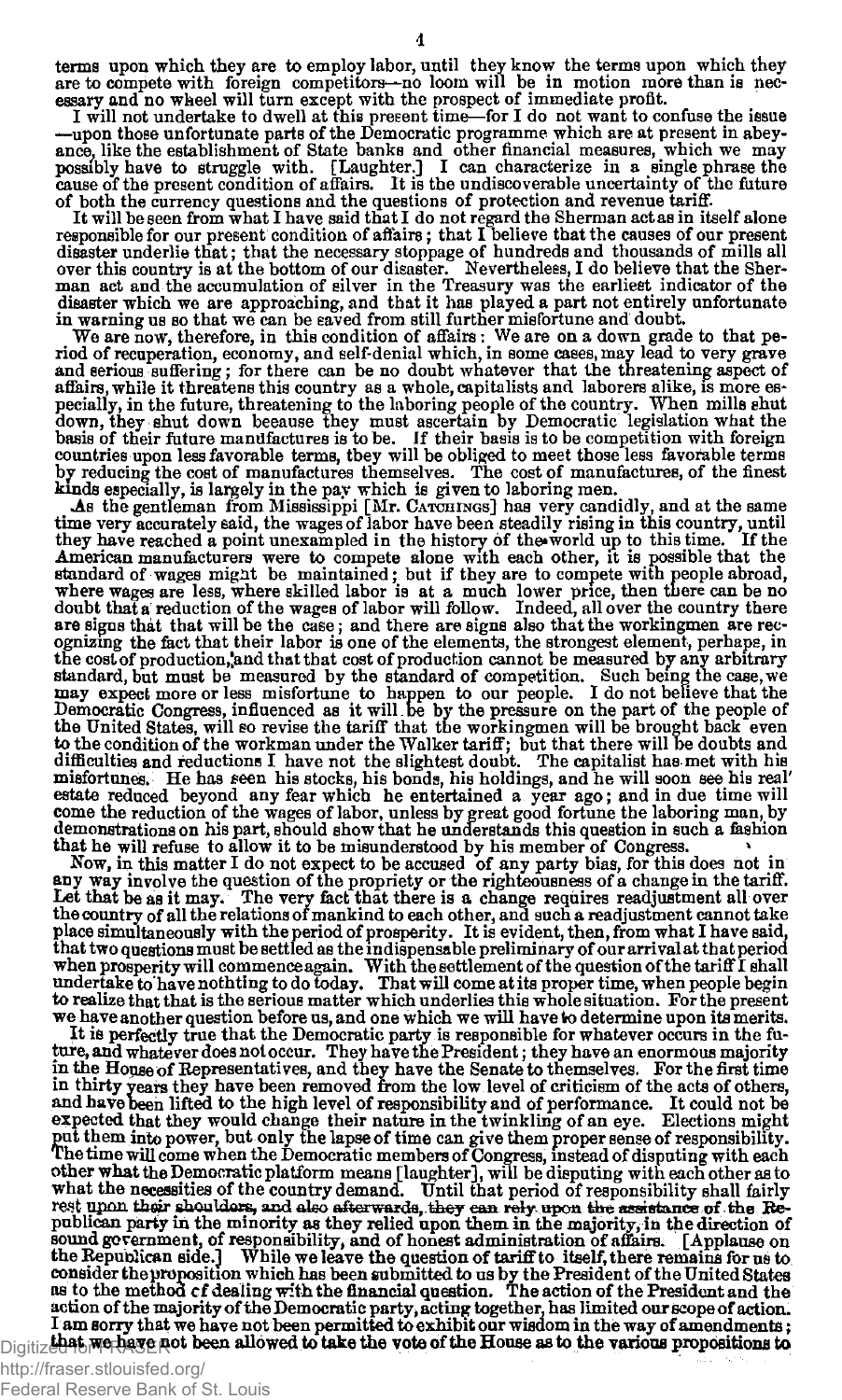tneet this affair, which would seem satisfactory to us. We are confined to those propositions which the whole Democratic party have finally determined to submit to us.

I shall spend no time in pointing out the contrast between this action on the part of the Democratic party and their claims during the Fifty-first Congress. I shall waste no time in citiations showing how the rights of the minority are outraged, according to them, for I recognize now, as I recognized then, the necessity and duty of the party in power assuming<br>the responsibility of its actions. I am only sorry that this question cannot be settled, and<br>settled righteously, within the bounds every man in this country knows, the majority of the Democratic party would decide against the good sense of the nation.

I am very glad for even the poor privilege of recording our votes in the direction of our thoughts and beliefs and ideas. While I am in favor of the repeal of the purchasing clause of the Sherman act, and have always been men who believed in a silver currency, I do not think that the repeal of that act will be an immediate cause of the revival of the prosperity of this country. I am in favor of its repeal, however, for two reasons. First, it seems to me to be deeply settled in the public mind, from causes which can be easily understood, that the Sherman law is the cause of the unreasonable hoarding of currency throughout this country. It has been made the foundation of distrust<br>by a variety of causes. The President of the United States deemed it to be his duty, and I make no question without regard to it, in the most public manner to appeal to the last Congress to repeal the Sherman act, announcing in every way in which he was capable of announcing his belief that the continuance of that act was the forerunner of disaster.

Coming from such a source as that it is no wonder that the people of foreign countries believed that the danger from the Sherman act was as great as it possibly could be. Then, in addition to that, the bankers who desired to call a halt in the condition of affairs whichexisted last year, who believed that the time of settlement had arrived, joined in that objection. Then, the Democratic papers, scenting out the disaster that was upon us, and being<br>desirous of charging it to some other party than their own, trained all their guns upon the<br>Sherman act. The Sherman act itself had n turn out to be just and right were in no condition to defend it at all. It had not answered<br>their hopes. Wherever their is an attack upon one side and no defence on the other there<br>is sure to be a very shining victory. [La of disorder, that if we remove it we shall do more to restore confidence than anything we can do in the world.

What would a restoration of confidence in this country mean just now? It would not mean, in' my judgment, a revival at Once of business prosperity, but it would be a tremendous relief to those who are endeavoring to carry on the business of this country without bankruptcy and disaster. It would, in my judgment, and I do not intend to be in the least degree bigoted with regard to such a matte ance would result in the loosening of hoarded money, which is now to be found in stockings and in every possible receptacle; and the result would be ease of money. And those who are carrying on a sound and safe business would be rescued from the disaster which threatens them, and the country would be saved from many unnecessary failures.

It is sometimes customary here to make remarks indicative of great contempt and hatred of banks and of corporations. I expect during the next year or two to hear a great many such declarations. In this country corporations are sometimes brutal. They are difficult to approach. You cannot reason with them, and they have to have iron-clad rules, and very few men have dealings with corporations without having their tempers ruffled and their feelings hurt. Nevertheless, a fundamental purpo you now that in my judgment the banks of this country are doing a patriotic and honorable work, and are at this moment the mainstay of this country against failure and future and future and future and future and future and money, we shall be able to get over this disaster with less harm, less misfortune.

But I am in favor of the repeal of this act for another reason. I am desirous not only of weathering this storm with as few sails blown to pieces as possible, but I am also looking for the upward movement, which is sure to come, and which can only be postponed by bad management and bad actions. It is sometimes

eign capital; but it is as sure as the rising of to-morrow's sun that when wa take our next upward turn it will be by the aid and assistance not only of the capital of the vehicle States, but of the capital of the whole w Digitized **h** judge in the future, our hold upon the world's capital depends and will depend upon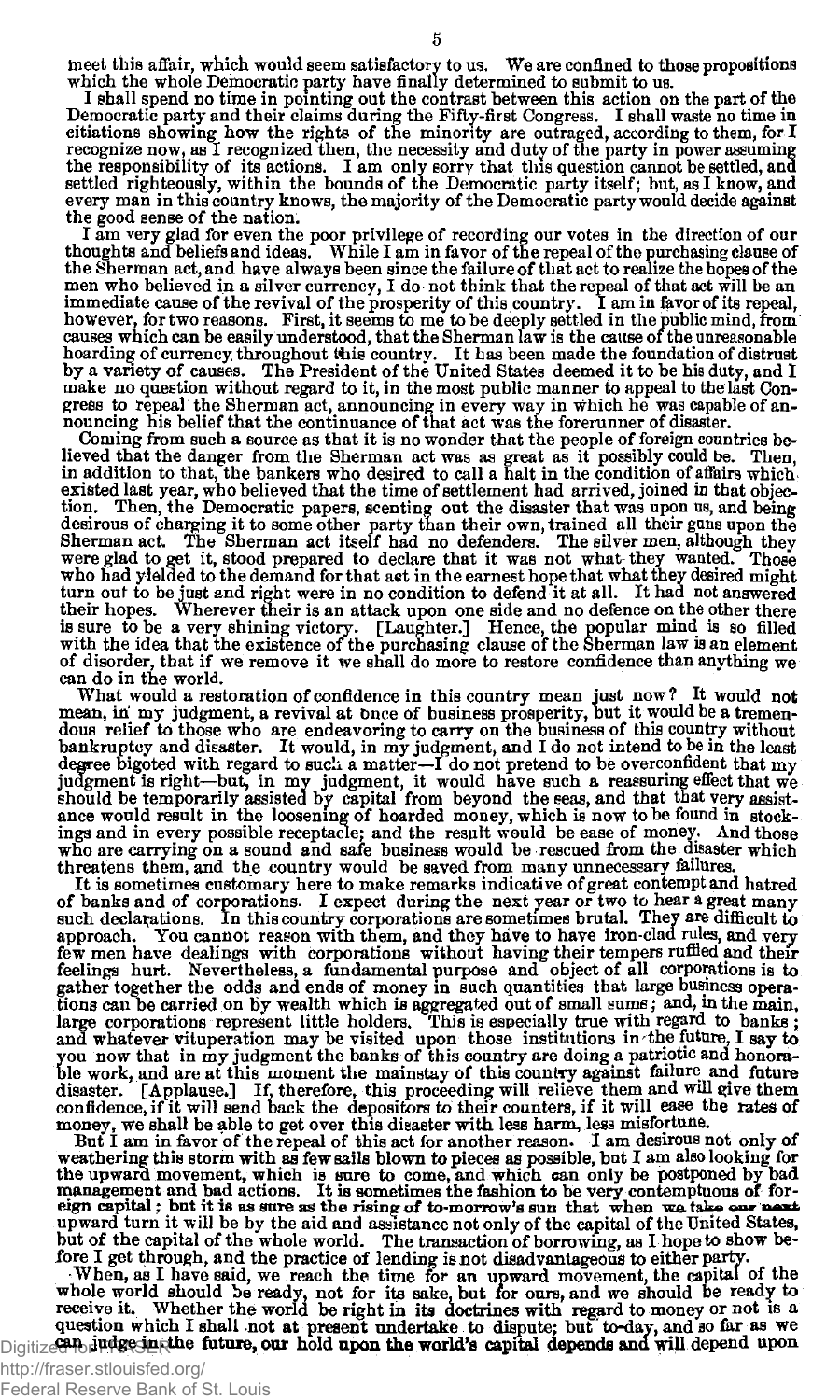our being in accord with the world as to our views in regard to payment. Sometimes gentlemen, in their patriotic flights of eloquence, exaggerate even the greatness of the United States, of America. It is perfectly true that the United States, under thirty years of Republican rule, has made enormous prog year by year, and that in the future it will increase still more. Nevertheless, there remains the fact that our country is larger than our wealth; that the possibilities of the United States area thousandfold in advance of any progress which it has yet made.

There never was a time in the history of the United States when its development re-quired more capital. It has reached that point where its richest treasures can be exploited; and the richest treasures of the land can only be exploited by the assistance of the treasures garnered up in past times in the whole world. When, therefore, we take our next upward rise, one of the garatest assis

When I first entered Congress years ago, I listened to a debate of precisely the same character as that to which I have listened this year. Hardly a new idea has been presented, hardly a new prophecy. There was the same at ber, listening to the wisdom of fifteen years ago.<br>Then the object of attack was the resumption of specie payments. Then on every hand

men declared, and this Hall resounded with the declaration, that the resumption of specie payments meant the ruin of the debtor and the destruction of the country; that it meant handing it over to England and to the foreigner, and that the poor citizen of the United States was tolie forever prostrate at their feet; and yet I lived to see every one of those pro-<br>phecies forgotten, and every man connected with them forgotten, too. [Laughter.] When specie payments were absolutely and actually resumed do you not remember what a tremen-<br>dous upward start this country took? Do you not remember how the prices of all prop-<br>erty in the country rose? How all property actual were at work in the fields, in the marts, in the workshops, and every where all over the country everything was at the highest pitch of production ?

It is because this country has been watered and fructified by the capital of the whole world; and the result at the end of the last census shows what tremendous progress we have made, and that progress has been because the whole world has helped us, has received more or less benefit of it. but we the greatest benefit of all, for all the great works which have been erected by foreign capital remain upon our soil. So my two reasons for voting<br>for the repeal are, first, that it will restore confidence to the people and in some measure<br>help us out of the first difficulties of comes it will assist us on the upward path to the next period of prosperity and of progress.

Now, let me answer, so far as I am able, a few of the objections which have been urged against this repeal. First, it is said that it is a renewed demonetization of silver. On this question of demonetization of silver there has never been a really fair, open, and honest discussion, jl do not believe either that the present time is one which will produce such a discussion. The subject has always been approached from the domain of prejudice and passion. There is one element in it which has always excited my disgust and also my astonishment. I have seldom heard the question of silver discussed without some gentleman presenting what he called the "stealthy demonetization of silver."

There is nothing which will arouse the wrath, dissatisfaction, and disgust of the American people like any charge of dishonesty or knavery or trickery in pubic affairs. The American people do well to be angry if silver was dishones ly demonetized. If any trick, if any game was perpetrated upon the American peopl false appeal to tnis sense of honesty and honor and fair play which has caused one of the most stupendous fabrications that has ever existed even in political life.

On every stump, at every hustings, in every city, with loud voice it has been proclaimed, as from a hill-top, that when silver ceased to be a standard of value of the United States, it was done by virtue of a stealthy cons ishing that such a statement should have lived so long. It is amazing that a falsehood of that kind should not have been burned out of existence long years ago. The fact about it is, and I have been burned out of existence It was presented to the American people, the number of times that it was argued before<br>Congress, and the direct declarations of what the purpose of the act was.

Why, I, myself have heard a man, an honored member of the House, whose name I will<br>not state, inthis very House of Representatives denounce the demonetization of silver as<br>stealthy and "fiendish;" and he himself introduced House, and squarely and openly declared that a double standard was impossible, and that the gold standard was the only thing we could possibly have. [Laughter and applause.]

This thing has been answered so many times that I shall not encumber my discourse with an insertion of proofs. I shall simply content myself with saying that there never was a more open, straightforward discussion since the beginning of time than that by which silver was de-monetized, as it is so said, in this country. Here is the Globe, vol. 102, page 2306, and pages Digitize**t Howing, second session of Forty-second Congress, April 9, 1872. Anybody can look at it, and**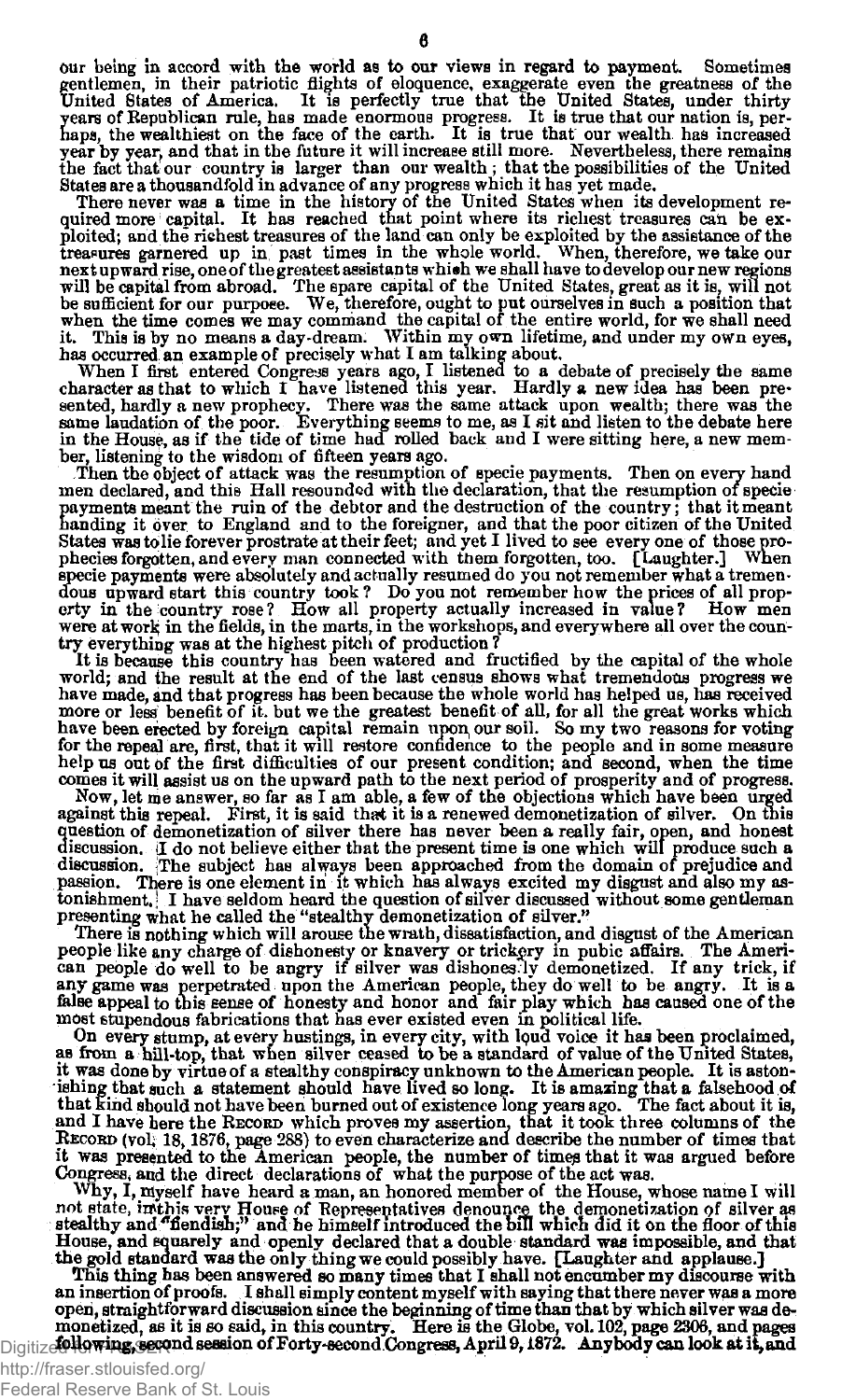for the second time in my life I make profer of it in open court. Now, it is said that if we pass<br>this act we shall again demonetize silver. The gentleman from Georgia [Mr. Livingston] said<br>the other day that there was no list; thereby inferring that those who claimed to be bimetallists and did not vote his way were necessarily persons who were obtaining positions in this world by false pretenses.

I think that he omitted from his mental diagnosis of the case the great fact that the foundation of all disputes is difference of definition. He means by a bimetallist a man who is in favor of two metals if he can have the metallists in the sense that they are willing to have both metals if they can, but are unwilling to be put upon a silver basis without knowing it. If he would consider the range between those two definitions, I think he would find that most people are as honest in their desire to be bimetallists as he is himself. Bimetallism by a single nation does not seem to be possible;<br>bimetallism by all the nations of the world seems to me to be not only possible, but feasible.<br>As I understand it, the object o is subject to less fluctuation, to less change than silver, to less fluctuation and change than both gold and silver together. The theory of the bimetallist is that if two lakes, liable to be disturbed by different causes, can be connected and made to flow into each other interchangeably, they will present a much greater expanse, and any change of level will therefore be much less—the change in each lake being distributed over both.

I can understand this theory as applied to the metallic standards of the world. I can understand that if gold by any accident should be undervalued in any country and driven out of that country, that would send it to the other countries; and the effect of that surplus of gold in the other countries would be to lower the price of gold, and, therefore, have a tendency to send it back to the orig ply that doctrine.to a single country, you will perceive at once that it cannot be applicable, that the effect of undervaluing one metal will necessarily be to drive that metal out of the country. You do not have to indulg Tennessee [Mr. PATTERSON], a brave and admirable speech, shows conclusively that this country, while it was pretending to be bimetallic in its standard, was never really so; that one metal drove the other out of the countr maintenance as long as there was an overvaluation.

Now, to-day the proposition is that we shall undervalue gold over 40 per cent. If 3 cents<br>on a dollar of undervaluation of silver drove silver out of this country, what will an un-<br>dervaluation of 40 cents on a dollar do f in this country, first, you will demonetize silver and drive it out of existence; and, second, you will raise the debts which people owe to some persons unknown, presumably enemies<br>who ought to be despoiled. This first charge would be a serious one if it were true. If<br>the adoption of a gold standard destroyed the us grave misfortune to this country. In the first place, it would destroy a productive in-<br>dustry of this country. For my part, I am never willing to do that. Second, it would de-<br>stroy an industry which, in my judgment, is o

To my belief the regions beyond the Missouri River will one day or other constitute<br>comparatively the great riches of this country. It would not be possible for me to prove<br>this. It would not be possible for me to demonstr who live beyond the Missouri; but I have an abiding faith that such is the case. The wonderful possibilities of their soil has never been appreciated even by themselves. I believe that the settlement and growth of this country depend greatly upon its mining interests. I have, therefore, been ready all my life, by duties on lead, and by any action upon the silver question which seemed to me to dustries; and I should be sorry to believe that the maintenance of a gold standard would cause them permanent harm. I do not believe that the maintenance of a gold standard in any way militates against the reasonable use o

We have purchased, and have now in the vaults of the United States Treasury Department, thousands of tons of silver, yet there never has been a moment of time since 1872 when the standard has not been gold; the standard to-day is gold. The repeating of the purchasing clause of the Sherman act, therefore, would not in any way establish a different one. The continuance of the purchases unde to go on with our purchases to such an extent that we would find ourselves upon a silver basis<br>after no great lapse of time. Now, whatever this country may desire to do—whatever its<br>intentions are for the future—one thing silver basis they want to know that they are going to do so, and want to do it deliberately.<br>If the plain question were presented to every American citizen whether he desired that<br>this country should be upon a silver basis of answers would be no. And this ground they would take without abating a jot their determination to coin and use both metals.

termination to coin and use both metals.<br>The next difficulty which we have to meet is the assertion that by the repeal of the Sher-<br>Digitiz LUAP, AFT NET MET are seen the burden of the debt upon the borrower. This would ce